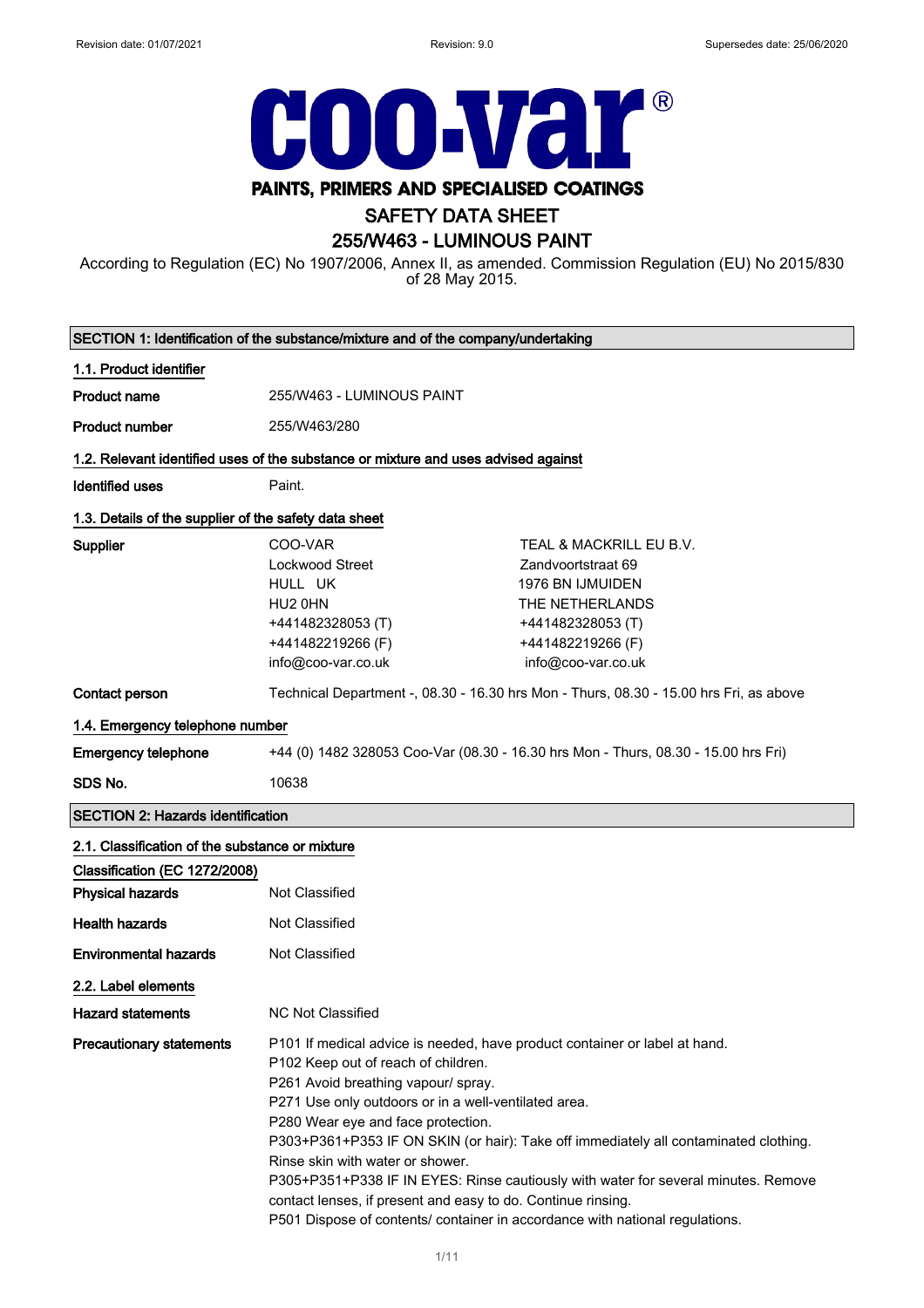| Supplemental label | EUH031 Contact with acids liberates toxic gas.                                            |
|--------------------|-------------------------------------------------------------------------------------------|
| information        | Contains a biocidal product: C(M)IT/MIT (3:1) and BIT                                     |
| statements         | <b>Supplementary precautionary</b> P403+P235 Store in a well-ventilated place. Keep cool. |

### 2.3. Other hazards

This product does not contain any substances classified as PBT or vPvB.

# SECTION 3: Composition/information on ingredients 3.2. Mixtures **Copper doped zinc sulphide 10-30%** and 200 minutes of the 10-30 minutes of the 10-30 minutes of the 10-30 minutes of the 10-30 minutes of the 10-30 minutes of the 10-30 minutes of the 10-30 minutes of the 10-30 minutes of CAS number: 68611-70-1 EC number: 271-904-2 Classification Not Classified Classification (67/548/EEC or 1999/45/EC) R31. Calcium Carbonate 2006 10-30% and 2006 10-30% and 2006 10-30% and 2006 10-30% and 2006 10-30% and 2006 10-30% CAS number: 1317-65-3 EC number: 215-279-6 Classification Not Classified Classification (67/548/EEC or 1999/45/EC) -

The Full Text for all R-Phrases and Hazard Statements are Displayed in Section 16.

| <b>SECTION 4: First aid measures</b>                                            |                                                                                                                                                                                                                                                                                                                            |  |
|---------------------------------------------------------------------------------|----------------------------------------------------------------------------------------------------------------------------------------------------------------------------------------------------------------------------------------------------------------------------------------------------------------------------|--|
| 4.1. Description of first aid measures                                          |                                                                                                                                                                                                                                                                                                                            |  |
| <b>General information</b>                                                      | Move affected person to fresh air and keep warm and at rest in a position comfortable for<br>breathing. Never give anything by mouth to an unconscious person.                                                                                                                                                             |  |
| Inhalation                                                                      | Remove affected person from source of contamination. Move affected person to fresh air and<br>keep warm and at rest in a position comfortable for breathing. Get medical attention if any<br>discomfort continues. Place unconscious person on their side in the recovery position and<br>ensure breathing can take place. |  |
| Ingestion                                                                       | DO NOT induce vomiting. Get medical attention immediately. Move affected person to fresh<br>air and keep warm and at rest in a position comfortable for breathing.                                                                                                                                                         |  |
| <b>Skin contact</b>                                                             | Remove affected person from source of contamination. Remove contaminated clothing<br>immediately and wash skin with soap and water.                                                                                                                                                                                        |  |
| Eye contact                                                                     | Remove any contact lenses and open eyelids wide apart. Continue to rinse for at least 15<br>minutes and get medical attention.                                                                                                                                                                                             |  |
| 4.2. Most important symptoms and effects, both acute and delayed                |                                                                                                                                                                                                                                                                                                                            |  |
| General information                                                             | Get medical attention promptly if symptoms occur after washing.                                                                                                                                                                                                                                                            |  |
| 4.3. Indication of any immediate medical attention and special treatment needed |                                                                                                                                                                                                                                                                                                                            |  |
| Notes for the doctor                                                            | No specific recommendations.                                                                                                                                                                                                                                                                                               |  |
| <b>SECTION 5: Firefighting measures</b>                                         |                                                                                                                                                                                                                                                                                                                            |  |
| 5.1. Extinguishing media                                                        |                                                                                                                                                                                                                                                                                                                            |  |
| Suitable extinguishing media                                                    | Extinguish with foam, carbon dioxide, dry powder or water fog. Do not use water jet as an                                                                                                                                                                                                                                  |  |

### 2/ 11

extinguisher, as this will spread the fire.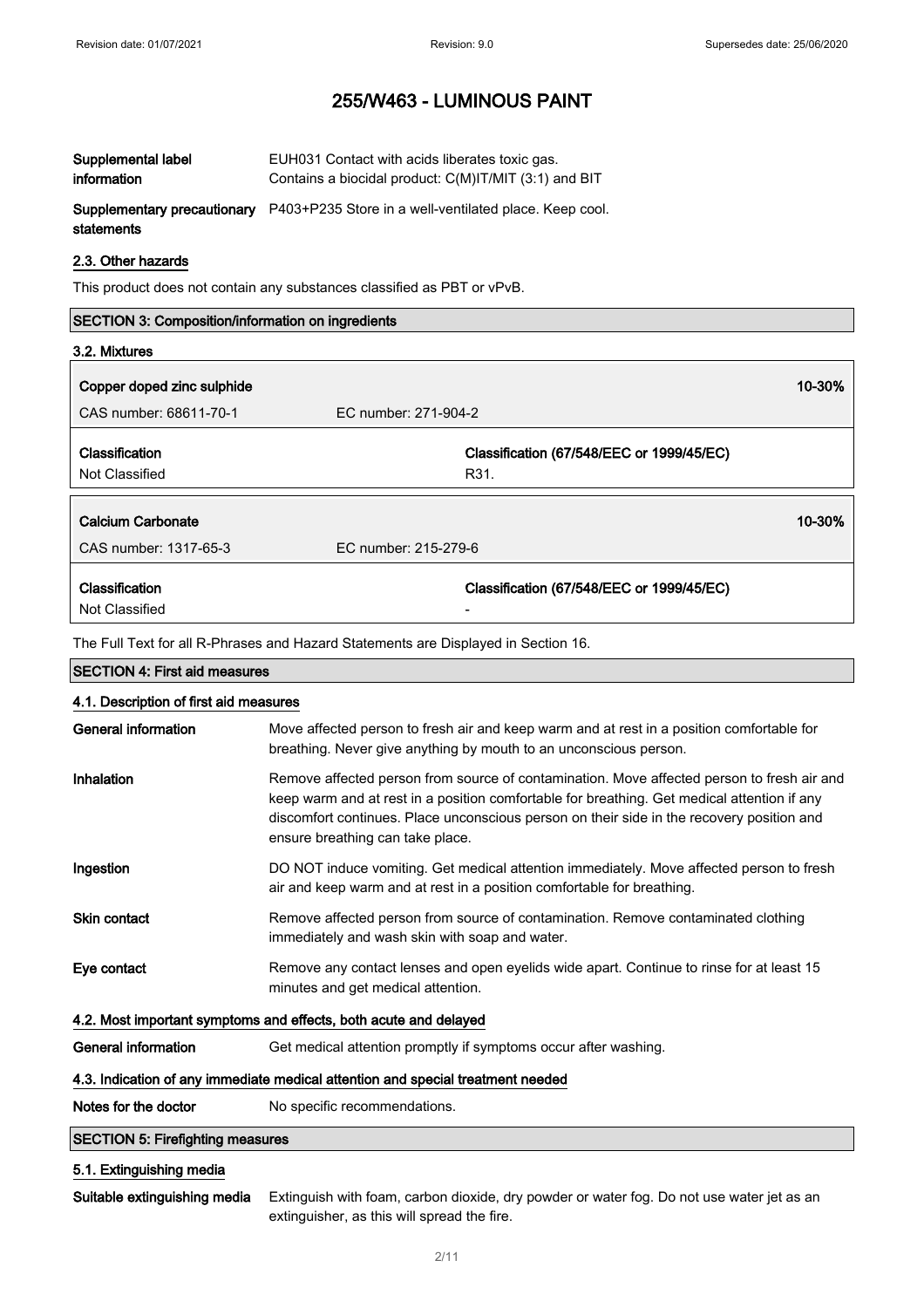# 5.2. Special hazards arising from the substance or mixture Specific hazards The product is non-combustible. Toxic and corrosive gases or vapours. 5.3. Advice for firefighters Protective actions during firefighting Avoid breathing fire gases or vapours. Avoid the spillage or runoff entering drains, sewers or watercourses. Cool containers exposed to flames with water until well after the fire is out. Special protective equipment for firefighters Wear positive-pressure self-contained breathing apparatus (SCBA) and appropriate protective clothing. SECTION 6: Accidental release measures 6.1. Personal precautions, protective equipment and emergency procedures Personal precautions Avoid inhalation of vapours and contact with skin and eyes. Provide adequate ventilation. Wear protective clothing as described in Section 8 of this safety data sheet. 6.2. Environmental precautions Environmental precautions Avoid discharge into drains or watercourses or onto the ground. Contain spillage with sand, earth or other suitable non-combustible material. Spillages or uncontrolled discharges into watercourses must be reported immediately to the Environmental Agency or other appropriate regulatory body. 6.3. Methods and material for containment and cleaning up Methods for cleaning up Avoid the spillage or runoff entering drains, sewers or watercourses. Absorb in vermiculite, dry sand or earth and place into containers. Collect and place in suitable waste disposal containers and seal securely. For waste disposal, see Section 13. 6.4. Reference to other sections Reference to other sections For personal protection, see Section 8. SECTION 7: Handling and storage 7.1. Precautions for safe handling Usage precautions **Keep away from heat, sparks and open flame**. Avoid spilling. Avoid contact with skin and eyes. Avoid inhalation of vapours and spray mists. Do not eat, drink or smoke when using the product. Good personal hygiene procedures should be implemented. Wash hands and any other contaminated areas of the body with soap and water before leaving the work site. The Manual Handling Operations Regulations may apply to the handling of containers of this product. To assist employers, the following method of calculating the weight for any pack size is given. Take the pack size volume in litres and multiply this figure by the specific gravity value given in section 9. This will give the net weight of the coating in kilograms. Allowance will then have to be made for the immediate packaging to give an approximate gross weight. 7.2. Conditions for safe storage, including any incompatibilities Storage precautions Store in closed original container at temperatures between 5°C and 25°C. Keep away from heat, sparks and open flame. Protect from freezing and direct sunlight. Keep container tightly closed. Keep containers upright. Store away from the following materials: Oxidising materials. Alkalis. Acids. 7.3. Specific end use(s) Specific end use(s) The identified uses for this product are detailed in Section 1.2. Usage description Collect and place in suitable waste disposal containers and seal securely. Label the containers containing waste and contaminated materials and remove from the area as soon as possible.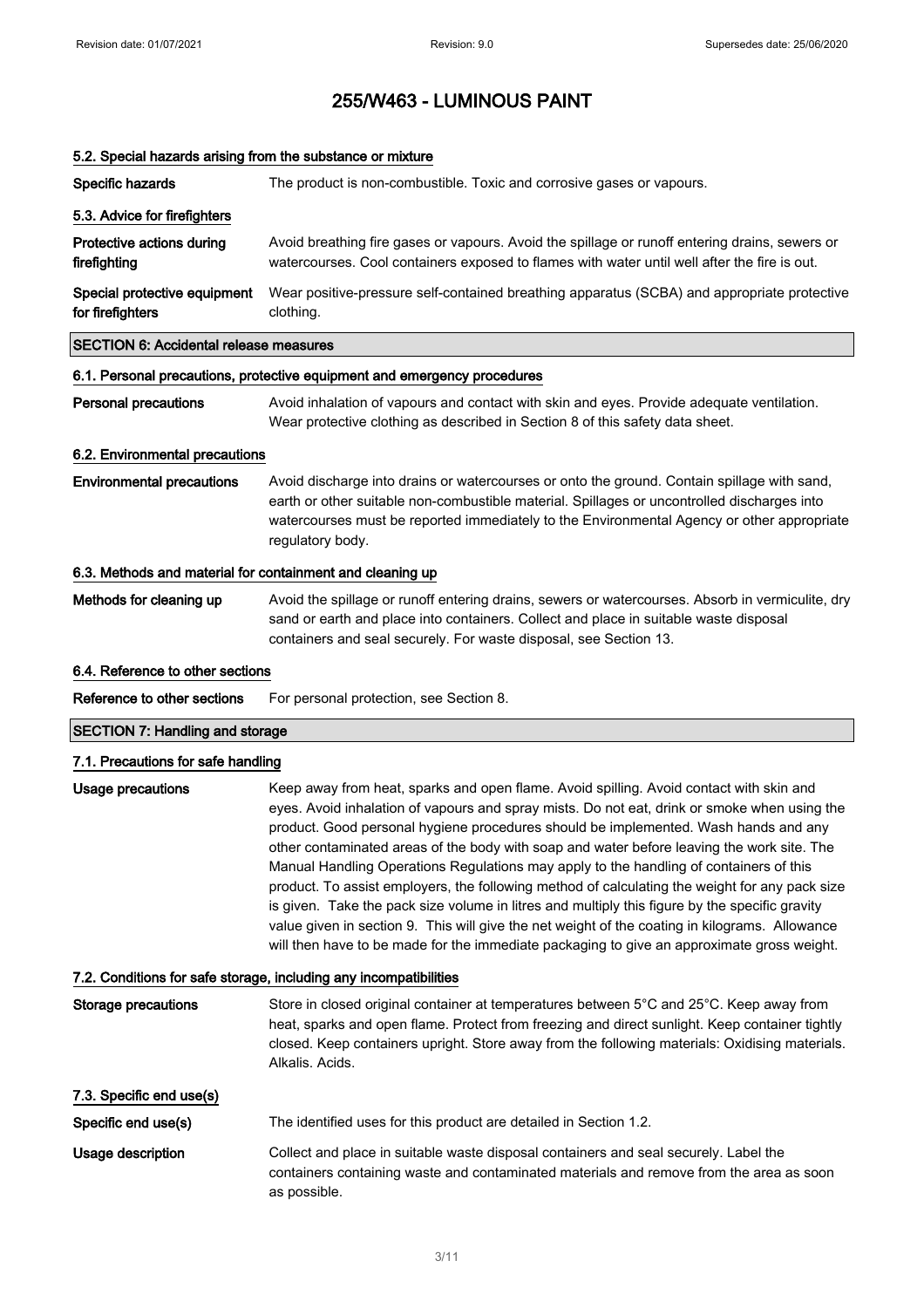# SECTION 8: Exposure controls/Personal protection

### 8.1. Control parameters

### Occupational exposure limits

### Copper doped zinc sulphide

Long-term exposure limit (8-hour TWA): WEL 15 mg/m<sup>3</sup>

### Calcium Carbonate

Long-term exposure limit (8-hour TWA): WEL 10 mg/m<sup>3</sup> inhalable dust Long-term exposure limit (8-hour TWA): WEL 4 mg/m<sup>3</sup> respirable dust

### Cellulose, 2 - hydroxyethyl ether, retarded

Long-term exposure limit (8-hour TWA): WEL 10 mg/m3 total dust Short-term exposure limit (15-minute): WEL 4 mg/m3 resp.dust

# ZINC PYRITHIONE

Long-term exposure limit (8-hour TWA): WEL 0.35 mg/m<sup>3</sup> WEL = Workplace Exposure Limit.

### Sodium Benzoate (CAS: 532-32-1)

| <b>DNEL</b>              | Industry - Dermal; Long term systemic effects: 62.5 mg/kg/day<br>Consumer - Dermal; Long term systemic effects: 31.25 mg/kg<br>Consumer - Oral; Long term systemic effects: 16.6 mg/kg<br>Workers - Inhalation; Long term systemic effects: 3 mg/m <sup>3</sup><br>Workers - Inhalation; Long term local effects: 0.1 mg/m <sup>3</sup><br>Consumer - Inhalation; Long term systemic effects: 1.5 mg/m <sup>3</sup><br>Consumer - Inhalation; Long term local effects: 0.06 mg/m <sup>3</sup> |
|--------------------------|-----------------------------------------------------------------------------------------------------------------------------------------------------------------------------------------------------------------------------------------------------------------------------------------------------------------------------------------------------------------------------------------------------------------------------------------------------------------------------------------------|
|                          | 2,2,4 Trimethyl 1,3 Pentanediol Monoisobutyrate (CAS: 25265-77-4)                                                                                                                                                                                                                                                                                                                                                                                                                             |
| <b>DNEL</b>              | Workers - Dermal; Long term systemic effects: 13.9 mg/kg/day<br>Workers - Inhalation; Long term systemic effects: 49 mg/m <sup>3</sup><br>Consumer - Oral; Long term systemic effects: 8.33 mg/kg/day<br>Consumer - Dermal; Long term systemic effects: 8.33 mg/kg/day<br>Consumer - Inhalation; Long term systemic effects: 14.5 mg/m <sup>3</sup>                                                                                                                                           |
| <b>PNEC</b>              | - Fresh water; 0.015 mg/l<br>- Sediment (Freshwater); 0.78 mg/kg<br>- STP; 7.5 mg/l<br>- marine water; 0.002 mg/l<br>- Sediment (Marinewater); 0.078 mg/kg<br>- Soil; 0.147 mg/kg                                                                                                                                                                                                                                                                                                             |
| <b>Exposure controls</b> |                                                                                                                                                                                                                                                                                                                                                                                                                                                                                               |

# $8.2.$

Protective equipment





Appropriate engineering controls

Provide adequate ventilation. Observe Occupational Exposure Limits and minimise the risk of inhalation of vapours.

Eye/face protection Wear approved, tight fitting safety glasses where splashing is probable.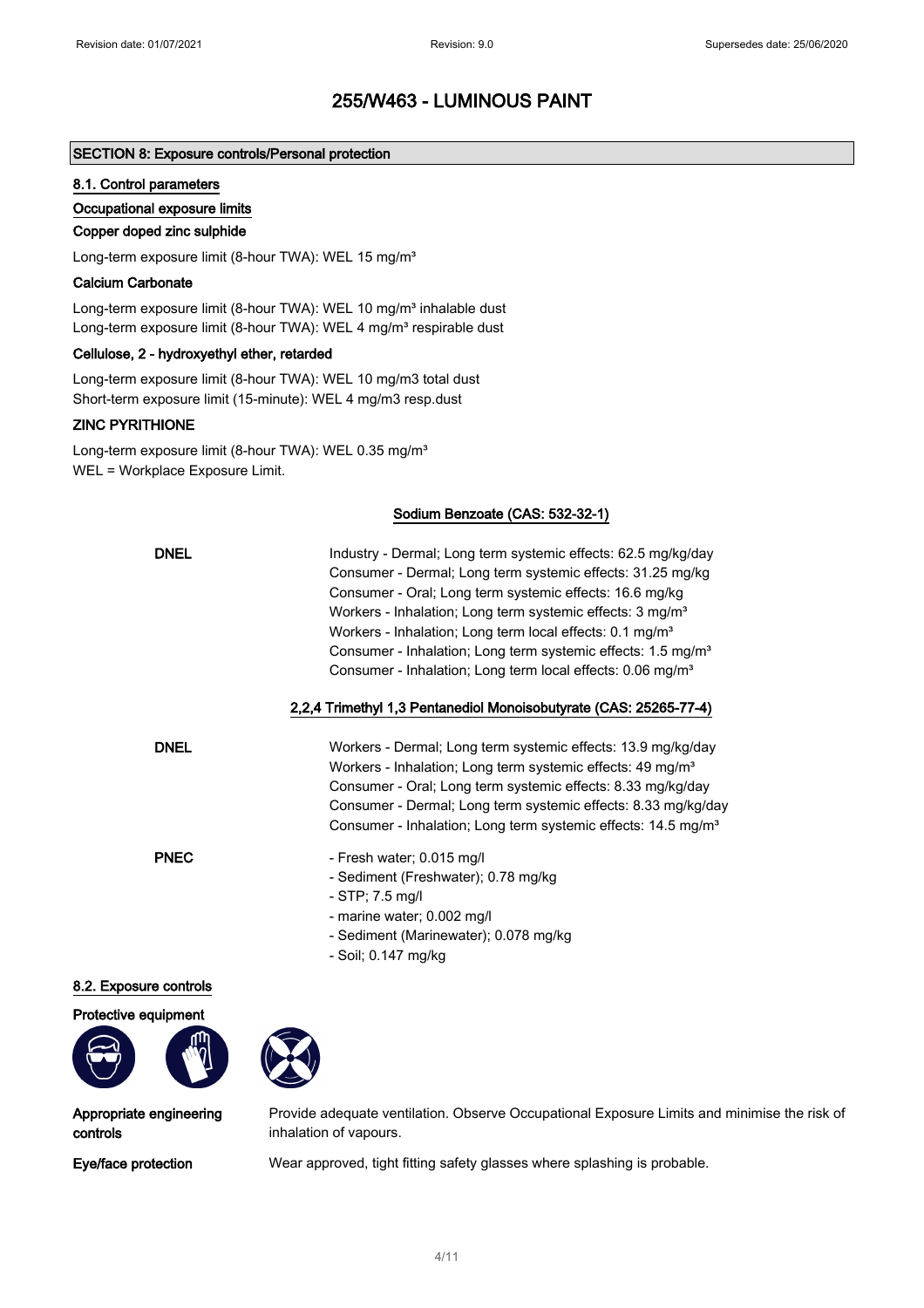| Hand protection                   | To protect hands from chemicals, gloves should comply with European Standards EN388 and<br>374. As a general principle, exposure should be managed by means other than the provision<br>of protective gloves. Manufacturers' performance data suggest that the optimum glove for use<br>should be: Neoprene, nitrile, polyethylene or PVC. Barrier cream applied before work may<br>make it easier to clean the skin after exposure, but does not prevent absorption through the<br>skin. It should be noted that liquid may penetrate the gloves. Frequent changes are<br>recommended. The most suitable glove should be chosen in consultation with the glove<br>supplier/manufacturer, who can provide information about the breakthrough time of the glove<br>material. |
|-----------------------------------|-----------------------------------------------------------------------------------------------------------------------------------------------------------------------------------------------------------------------------------------------------------------------------------------------------------------------------------------------------------------------------------------------------------------------------------------------------------------------------------------------------------------------------------------------------------------------------------------------------------------------------------------------------------------------------------------------------------------------------------------------------------------------------|
| Other skin and body<br>protection | Wear appropriate clothing to prevent reasonably probable skin contact.                                                                                                                                                                                                                                                                                                                                                                                                                                                                                                                                                                                                                                                                                                      |
| Hygiene measures                  | No specific hygiene procedures recommended but good personal hygiene practices should<br>always be observed when working with chemical products.                                                                                                                                                                                                                                                                                                                                                                                                                                                                                                                                                                                                                            |
| Respiratory protection            | Protection against nuisance dust must be used when the airborne concentration exceeds 10<br>mg/m3. In case of inadequate ventilation or risk of inhalation of dust, use suitable respiratory<br>equipment with particle filter (type P2).                                                                                                                                                                                                                                                                                                                                                                                                                                                                                                                                   |

# SECTION 9: Physical and chemical properties

# 9.1. Information on basic physical and chemical properties

| Appearance                                         | Viscous liquid. Coloured liquid. |
|----------------------------------------------------|----------------------------------|
| Colour                                             | Light (or pale). Green.          |
| Odour                                              | Mild.                            |
| <b>Odour threshold</b>                             | Not determined.                  |
| <b>Melting point</b>                               | Not applicable.                  |
| Initial boiling point and range                    | Not determined.                  |
| Flash point                                        | Not applicable.                  |
| <b>Evaporation rate</b>                            | Not determined.                  |
| <b>Evaporation factor</b>                          | Not determined.                  |
| Flammability (solid, gas)                          | Not applicable.                  |
| Upper/lower flammability or<br>explosive limits    | Not applicable.                  |
| Vapour pressure                                    | Not determined.                  |
| Vapour density                                     | Not determined.                  |
| <b>Relative density</b>                            | 1.3 - 1.4 @ @ 20 C°C             |
| <b>Bulk density</b>                                | Not applicable.                  |
| Solubility(ies)                                    | Miscible with water              |
| <b>Auto-ignition temperature</b>                   | Not applicable.                  |
| <b>Viscosity</b>                                   | 2.5 (Rotothinner) P @ 25 C°C     |
| <b>Explosive properties</b>                        | Not applicable.                  |
| <b>Explosive under the influence</b><br>of a flame | Not considered to be explosive.  |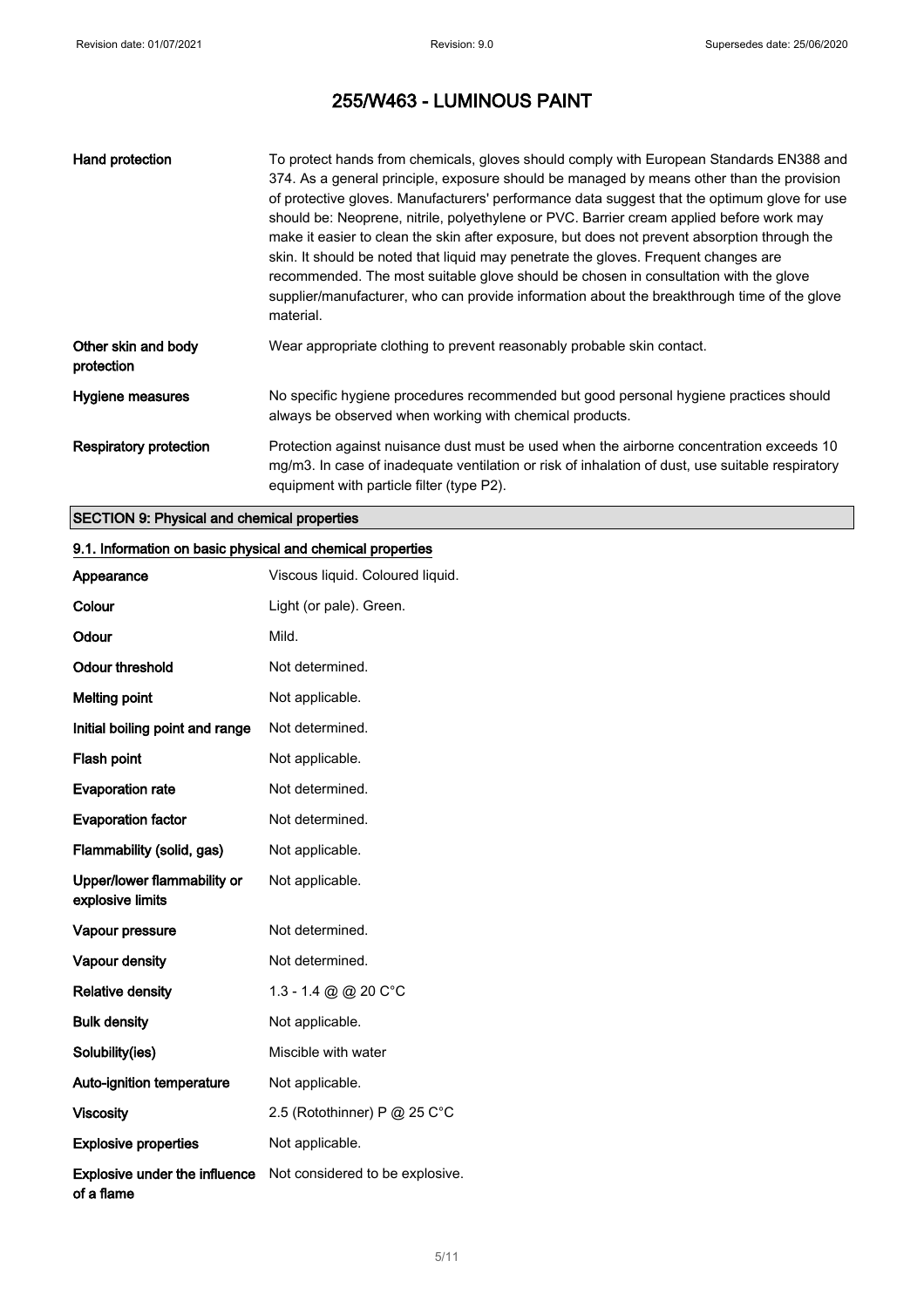| <b>Oxidising properties</b>                  | The mixture itself has not been tested but none of the ingredient substances meet the criteria<br>for classification as oxidising. |
|----------------------------------------------|------------------------------------------------------------------------------------------------------------------------------------|
| 9.2. Other information                       |                                                                                                                                    |
| Volatile organic compound                    | This product contains a maximum VOC content of 22 g/litre.                                                                         |
| <b>SECTION 10: Stability and reactivity</b>  |                                                                                                                                    |
| 10.1. Reactivity                             |                                                                                                                                    |
| Reactivity                                   | There are no known reactivity hazards associated with this product.                                                                |
| 10.2. Chemical stability                     |                                                                                                                                    |
| <b>Stability</b>                             | Stable at normal ambient temperatures and when used as recommended.                                                                |
| 10.3. Possibility of hazardous reactions     |                                                                                                                                    |
| Possibility of hazardous<br>reactions        | Not determined.                                                                                                                    |
| 10.4. Conditions to avoid                    |                                                                                                                                    |
| <b>Conditions to avoid</b>                   | Avoid heat, flames and other sources of ignition. Avoid contact with the following materials:<br>Acids. Oxidising agents.          |
| 10.5. Incompatible materials                 |                                                                                                                                    |
| <b>Materials to avoid</b>                    | Strong alkalis. Strong acids. Strong oxidising agents.                                                                             |
| 10.6. Hazardous decomposition products       |                                                                                                                                    |
| Hazardous decomposition<br>products          | Oxides of carbon. Thermal decomposition or combustion may liberate carbon oxides and<br>other toxic gases or vapours.              |
| <b>SECTION 11: Toxicological information</b> |                                                                                                                                    |
| 11.1. Information on toxicological effects   |                                                                                                                                    |
| <b>Toxicological effects</b>                 | No data recorded.                                                                                                                  |
| <b>General information</b>                   | No specific health hazards known.                                                                                                  |
| Inhalation                                   | No specific health hazards known.                                                                                                  |
| Ingestion                                    | No harmful effects expected from quantities likely to be ingested by accident.                                                     |
| Skin contact                                 | Prolonged contact may cause dryness of the skin.                                                                                   |
| Eye contact                                  | May cause temporary eye irritation.                                                                                                |
| Acute and chronic health<br>hazards          | This product has low toxicity. Only large quantities are likely to have adverse effects on<br>human health.                        |
| Route of exposure                            | Skin absorption. Ingestion. Skin and/or eye contact.                                                                               |
| <b>Medical considerations</b>                | Skin disorders and allergies.                                                                                                      |
| Toxicological information on ingredients.    |                                                                                                                                    |
|                                              | <b>Calcium Carbonate</b>                                                                                                           |

# Acute toxicity - oral

Acute toxicity oral (LD<sub>50</sub> mg/kg) 5,000.0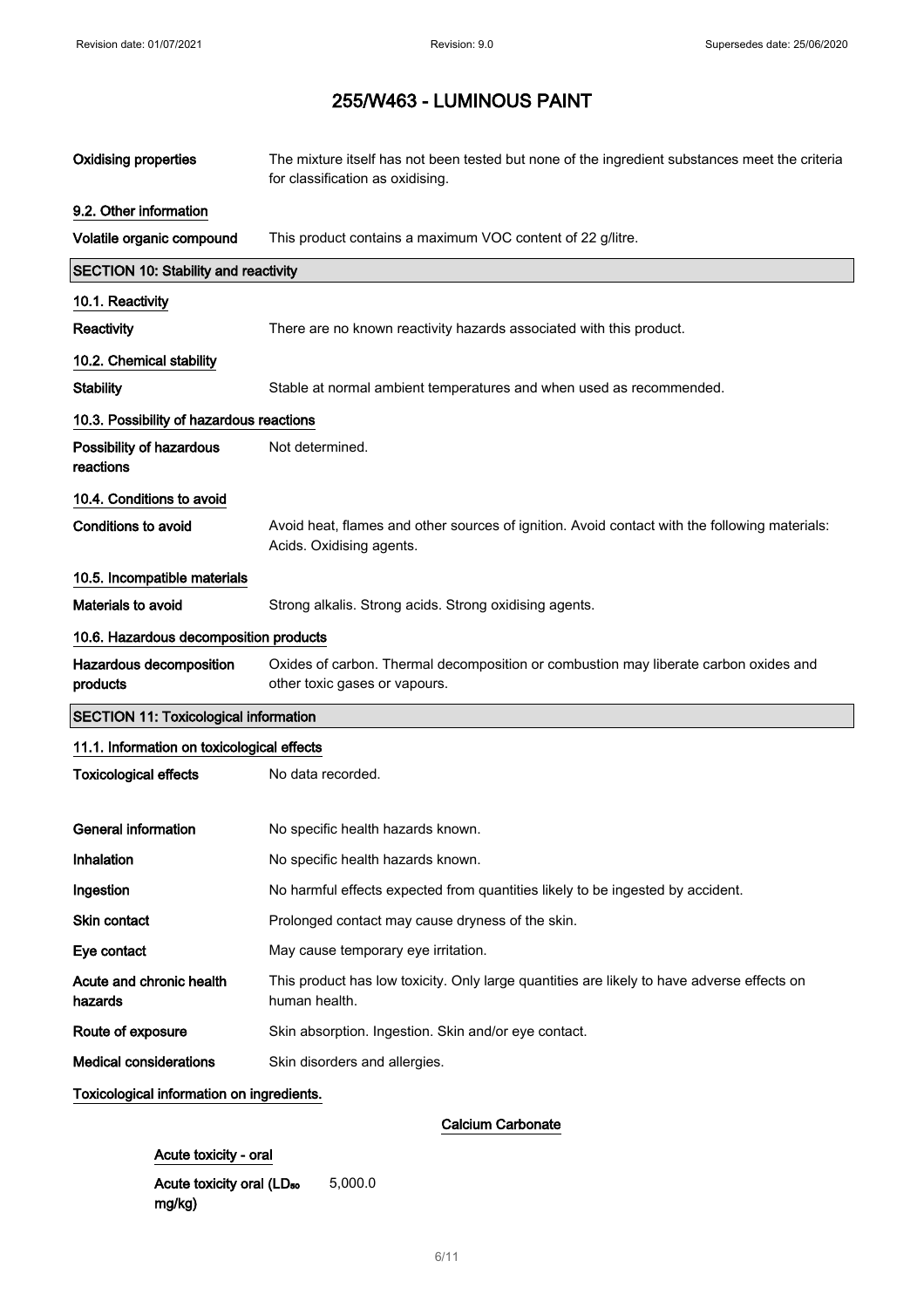| <b>Species</b>                                            | Rat                                                                                                  |  |
|-----------------------------------------------------------|------------------------------------------------------------------------------------------------------|--|
| ATE oral (mg/kg)                                          | 5,000.0                                                                                              |  |
|                                                           | 1,2-BENZISOTHIAZOL-3(2H)-ONE                                                                         |  |
| Acute toxicity - oral                                     |                                                                                                      |  |
| Acute toxicity oral (LD <sub>50</sub><br>mg/kg)           | 1,193.0                                                                                              |  |
| <b>Species</b>                                            | Rat                                                                                                  |  |
| ATE oral (mg/kg)                                          | 1,193.0                                                                                              |  |
| Acute toxicity - dermal                                   |                                                                                                      |  |
| Acute toxicity dermal (LD <sub>50</sub> 4,115.0<br>mg/kg) |                                                                                                      |  |
| <b>Species</b>                                            | Rat                                                                                                  |  |
| ATE dermal (mg/kg)                                        | 4,115.0                                                                                              |  |
|                                                           | <b>ZINC PYRITHIONE</b>                                                                               |  |
| Acute toxicity - oral                                     |                                                                                                      |  |
| ATE oral (mg/kg)                                          | 100.0                                                                                                |  |
| Acute toxicity - dermal                                   |                                                                                                      |  |
| Acute toxicity dermal (LD <sub>50</sub> 2,000.0<br>mg/kg) |                                                                                                      |  |
| <b>Species</b>                                            | Rat                                                                                                  |  |
| Skin corrosion/irritation                                 |                                                                                                      |  |
| Animal data                                               | Not irritating.                                                                                      |  |
| Respiratory sensitisation                                 |                                                                                                      |  |
| <b>Respiratory sensitisation</b>                          | Not sensitising.                                                                                     |  |
| Skin sensitisation                                        |                                                                                                      |  |
| <b>Skin sensitisation</b>                                 | Not sensitising.                                                                                     |  |
| Carcinogenicity                                           |                                                                                                      |  |
| Carcinogenicity                                           | There is no evidence that the product can cause cancer.                                              |  |
| Specific target organ toxicity - repeated exposure        |                                                                                                      |  |
|                                                           | STOT - repeated exposure Not classified as a specific target organ toxicant after repeated exposure. |  |

# Reaction mass of 5-chloro-2-methyl-2H-isothiazol-3-one and 2-methyl-2H-isothiazol-3-one (3:1)

| Acute toxicity - oral       |       |
|-----------------------------|-------|
| ATE oral (mg/kg)            | 100.0 |
| Acute toxicity - dermal     |       |
| ATE dermal (mg/kg)          | 50.0  |
| Acute toxicity - inhalation |       |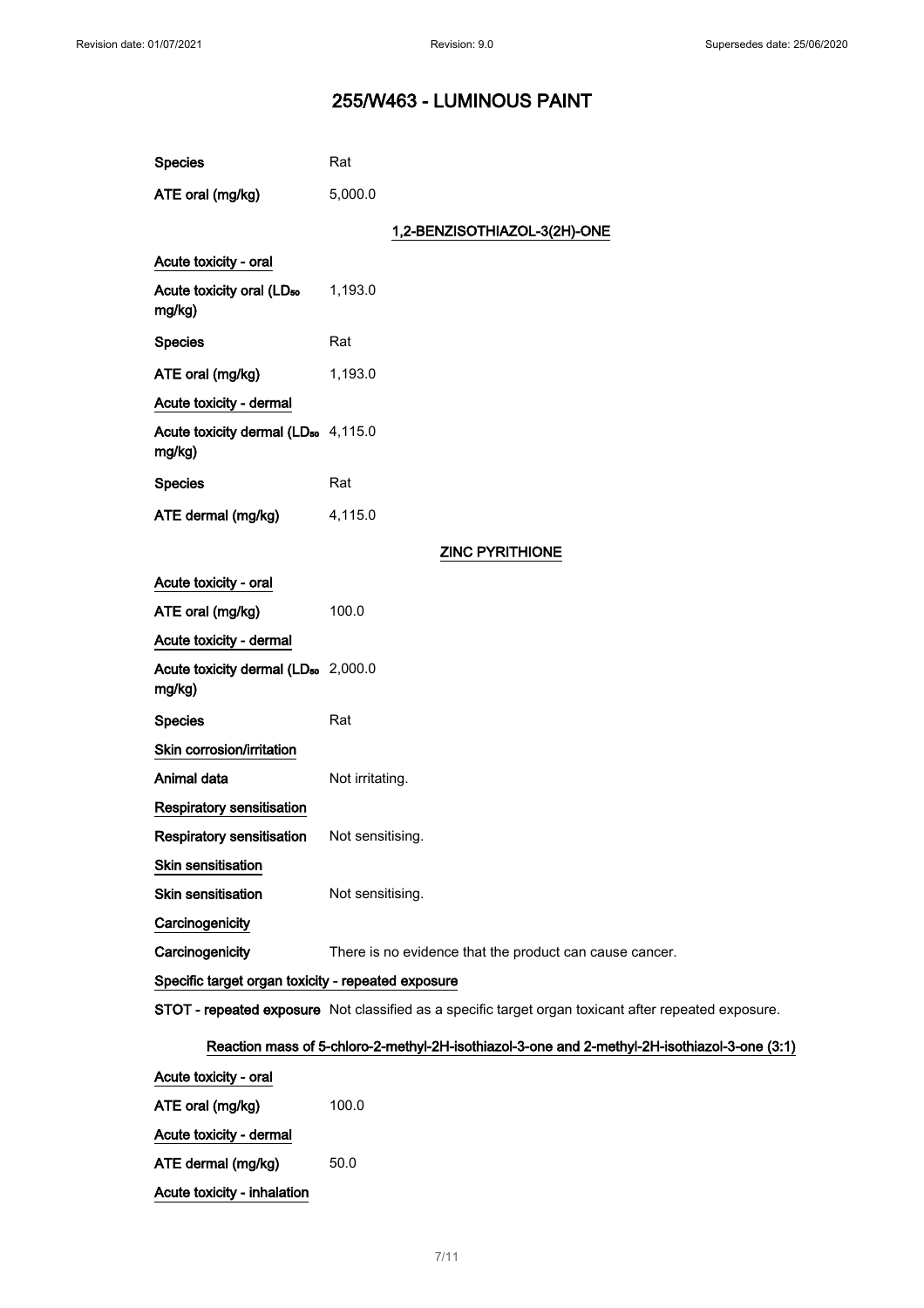### ATE inhalation (vapours 0.5

mg/l)

# SECTION 12: Ecological information

Ecotoxicity There are no data on the ecotoxicity of this product.

# 12.1. Toxicity

Ecological information on ingredients.

invertebrates

plants

# Calcium Carbonate

| Acute aquatic toxicity                    |                                                                             |
|-------------------------------------------|-----------------------------------------------------------------------------|
| Acute toxicity - fish                     | LC <sub>50</sub> , 96 hours: >10 mg/l, Oncorhynchus mykiss (Rainbow trout)  |
| Acute toxicity - aquatic<br>invertebrates | EC <sub>50</sub> , 48 hours: >1 mg/l, Daphnia magna                         |
| Acute toxicity - aquatic<br>plants        | EC <sub>50</sub> , 72 hours: >200 mg/l, Desmodesmus subspicatus             |
|                                           | <b>BRONOPOL (INN)</b>                                                       |
| Acute aquatic toxicity                    |                                                                             |
| $LE(C)$ <sub>50</sub>                     | $0.01 < L(E)C50 \le 0.1$                                                    |
| M factor (Acute)                          | 10                                                                          |
| Chronic aquatic toxicity                  |                                                                             |
| M factor (Chronic)                        | 1                                                                           |
|                                           | 1,2-BENZISOTHIAZOL-3(2H)-ONE                                                |
| Acute aquatic toxicity                    |                                                                             |
| $LE(C)$ <sub>50</sub>                     | $0.1 < L(E)$ C50 ≤ 1                                                        |
| M factor (Acute)                          | 1                                                                           |
| Acute toxicity - fish                     | LC <sub>50</sub> , 96 hours: 2.18 mg/l, Oncorhynchus mykiss (Rainbow trout) |
| Acute toxicity - aquatic<br>invertebrates | EC <sub>50</sub> , 48 hours: 2.94 mg/l, Daphnia magna                       |
| Acute toxicity - aquatic<br>plants        | EC <sub>50</sub> , 72 hours: 0.11 mg/l, Pseudokirchneriella subcapitata     |
|                                           | <b>ZINC PYRITHIONE</b>                                                      |
| Acute aquatic toxicity                    |                                                                             |
| $LE(C)$ <sub>50</sub>                     | $0.1 < L(E)C50 \le 1$                                                       |
| M factor (Acute)                          | 1                                                                           |
| Acute toxicity - fish                     | LC50, ~ 96 hours: 0.0026 mg/l, Pimephales promelas (Fat-head Minnow)        |
| Acute toxicity - aquatic                  | EC <sub>50</sub> , ~ 48 hours: 0.0082 mg/l, Daphnia magna                   |

Acute toxicity - aquatic EC<sub>50</sub>, 96 hours: 0.0012 mg/l, Marinewater algae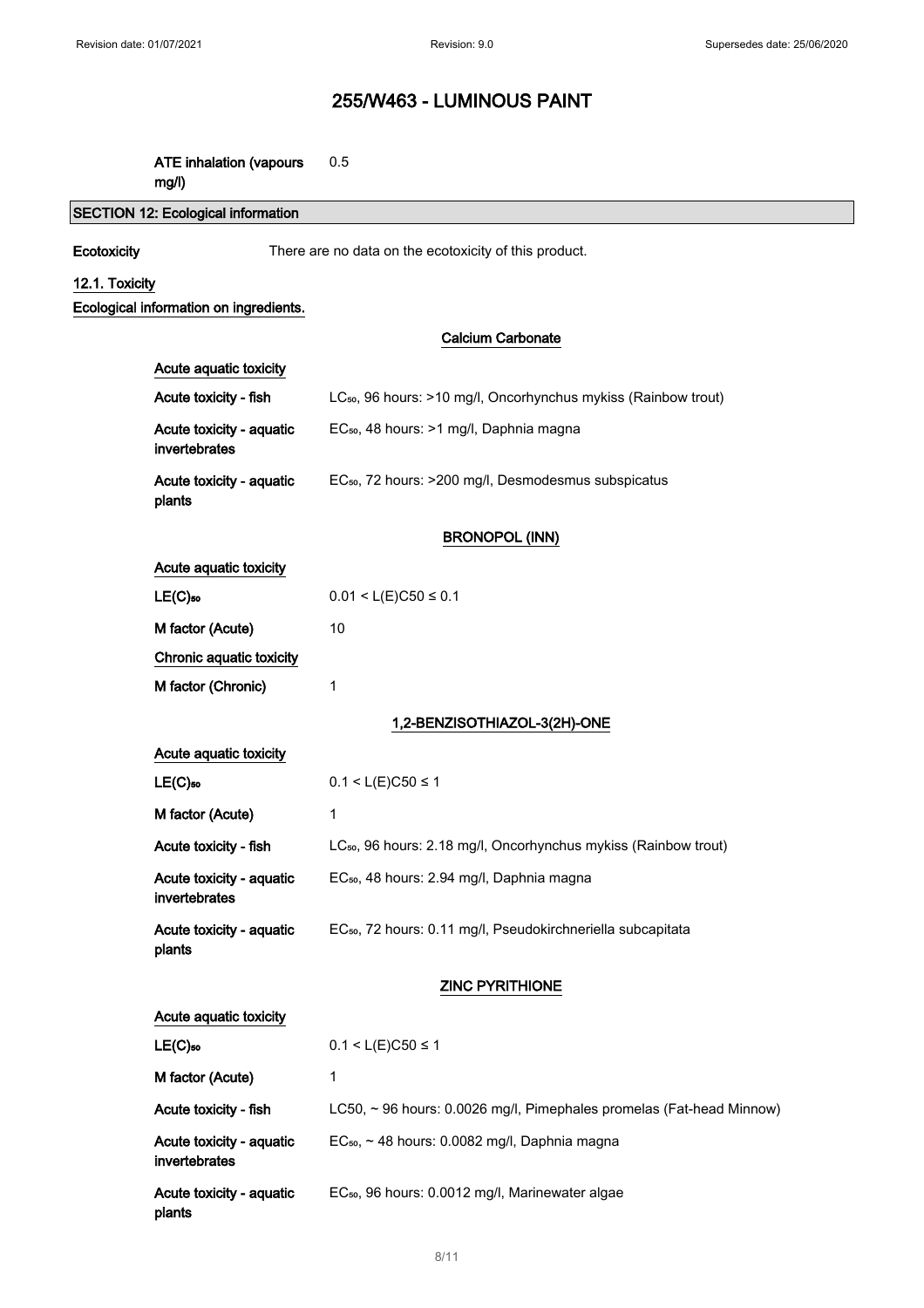|                            | Chronic aquatic toxicity                   |                                                                                                                                                                                                                                                      |
|----------------------------|--------------------------------------------|------------------------------------------------------------------------------------------------------------------------------------------------------------------------------------------------------------------------------------------------------|
|                            | M factor (Chronic)                         | 1                                                                                                                                                                                                                                                    |
|                            |                                            | Reaction mass of 5-chloro-2-methyl-2H-isothiazol-3-one and 2-methyl-2H-isothiazol-3-one (3:1)                                                                                                                                                        |
|                            | Acute aquatic toxicity                     |                                                                                                                                                                                                                                                      |
|                            | $LE(C)$ 50                                 | $0.001 < L(E)C50 \le 0.01$                                                                                                                                                                                                                           |
|                            | M factor (Acute)                           | 100                                                                                                                                                                                                                                                  |
|                            | Chronic aquatic toxicity                   |                                                                                                                                                                                                                                                      |
|                            | M factor (Chronic)                         | 100                                                                                                                                                                                                                                                  |
|                            | 12.2. Persistence and degradability        |                                                                                                                                                                                                                                                      |
|                            |                                            | Persistence and degradability The product is expected to be biodegradable.                                                                                                                                                                           |
|                            | Ecological information on ingredients.     |                                                                                                                                                                                                                                                      |
|                            |                                            | <b>ZINC PYRITHIONE</b>                                                                                                                                                                                                                               |
|                            | Persistence and<br>degradability           | The product is readily biodegradable.                                                                                                                                                                                                                |
|                            | 12.3. Bioaccumulative potential            |                                                                                                                                                                                                                                                      |
|                            | <b>Bioaccumulative potential</b>           | No data available on bioaccumulation.                                                                                                                                                                                                                |
|                            | Ecological information on ingredients.     |                                                                                                                                                                                                                                                      |
|                            |                                            | <b>ZINC PYRITHIONE</b>                                                                                                                                                                                                                               |
|                            | Bioaccumulative potential BCF: 50,         |                                                                                                                                                                                                                                                      |
|                            | <b>Partition coefficient</b>               | log Pow: 0.93                                                                                                                                                                                                                                        |
| 12.4. Mobility in soil     |                                            |                                                                                                                                                                                                                                                      |
| <b>Mobility</b>            |                                            | The product contains substances, which are water soluble and may spread in water systems.                                                                                                                                                            |
|                            | 12.5. Results of PBT and vPvB assessment   |                                                                                                                                                                                                                                                      |
| assessment                 | Results of PBT and vPvB                    | This product does not contain any substances classified as PBT or vPvB.                                                                                                                                                                              |
|                            | Ecological information on ingredients.     |                                                                                                                                                                                                                                                      |
|                            |                                            | <b>ZINC PYRITHIONE</b>                                                                                                                                                                                                                               |
|                            | Results of PBT and vPvB<br>assessment      | This substance is not classified as PBT or vPvB according to current EU criteria.                                                                                                                                                                    |
|                            | 12.6. Other adverse effects                |                                                                                                                                                                                                                                                      |
| Other adverse effects      |                                            | Not determined.                                                                                                                                                                                                                                      |
|                            | <b>SECTION 13: Disposal considerations</b> |                                                                                                                                                                                                                                                      |
|                            | 13.1. Waste treatment methods              |                                                                                                                                                                                                                                                      |
| <b>General information</b> |                                            | Avoid the spillage or runoff entering drains, sewers or watercourses. Waste should be treated<br>as controlled waste. Dispose of waste to licensed waste disposal site in accordance with the<br>requirements of the local Waste Disposal Authority. |
|                            |                                            |                                                                                                                                                                                                                                                      |
| <b>Disposal methods</b>    |                                            | Avoid the spillage or runoff entering drains, sewers or watercourses.                                                                                                                                                                                |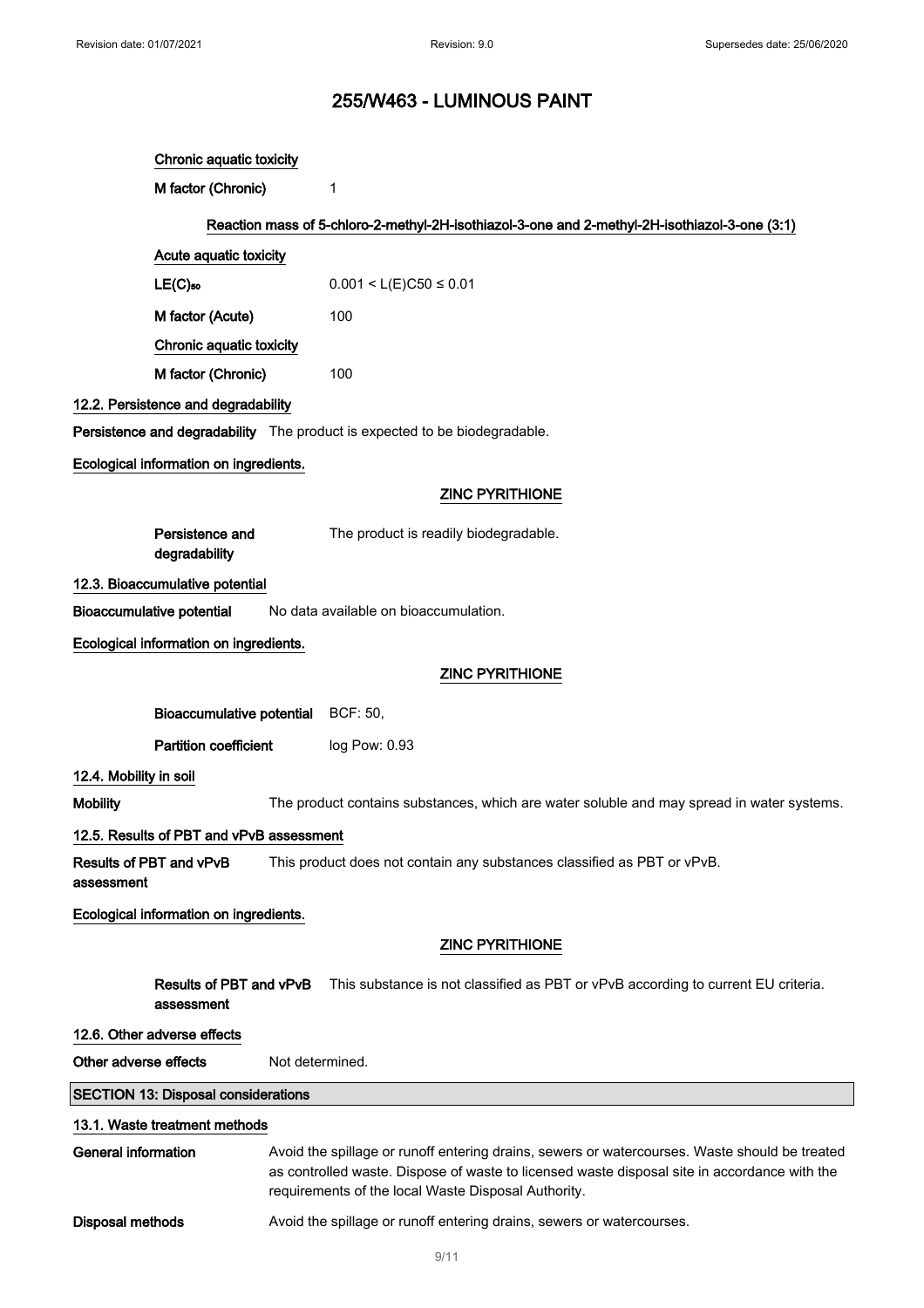Waste class When this coating, in its liquid state, as supplied, becomes a waste, it is categorised as nonhazardous waste, with code 08 01 12 (WATER BASED LIQUID WASTE). Part used containers, not drained and/or rigorously scraped out and containing dry residues of the supplied coating, are categorised as non-hazardous waste, with code 08 01 12 (WATER BASED LIQUID WASTE). If mixed with other wastes, the above waste code may not be applicable. Used containers, drained and/or rigorously scraped out and containing dry residues of the supplied coating, are categorised as non-hazardous waste, with code 15 01 02 (plastic packaging) or 15 01 04 (metal packaging).

# SECTION 14: Transport information

General The product is not covered by international regulations on the transport of dangerous goods (IMDG, IATA, ADR/RID).

## 14.1. UN number

Not applicable.

### 14.2. UN proper shipping name

Not applicable.

# 14.3. Transport hazard class(es)

Not applicable.

### 14.4. Packing group

Not applicable.

## 14.5. Environmental hazards

### Environmentally hazardous substance/marine pollutant No.

### 14.6. Special precautions for user

No information required.

## 14.7. Transport in bulk according to Annex II of MARPOL and the IBC Code

# Transport in bulk according to Not applicable. Annex II of MARPOL 73/78 and the IBC Code

# SECTION 15: Regulatory information

# 15.1. Safety, health and environmental regulations/legislation specific for the substance or mixture

| <b>National regulations</b> | The Control of Substances Hazardous to Health Regulations 2002 (SI 2002 No. 2677) (as<br>amended).                                                                                                                                                                                                                                                                                                         |
|-----------------------------|------------------------------------------------------------------------------------------------------------------------------------------------------------------------------------------------------------------------------------------------------------------------------------------------------------------------------------------------------------------------------------------------------------|
| <b>EU</b> legislation       | Regulation (EC) No 1907/2006 of the European Parliament and of the Council of 18<br>December 2006 concerning the Registration, Evaluation, Authorisation and Restriction of<br>Chemicals (REACH) (as amended).<br>Regulation (EC) No 1272/2008 of the European Parliament and of the Council of 16<br>December 2008 on classification, labelling and packaging of substances and mixtures (as<br>amended). |
| $O$ uldanaa                 | Warkplace Evropeure Limite EU40                                                                                                                                                                                                                                                                                                                                                                            |

# **Guidance Exposure Limits EH40.** Workplace Exposure Limits EH40.

### 15.2. Chemical safety assessment

No chemical safety assessment has been carried out.